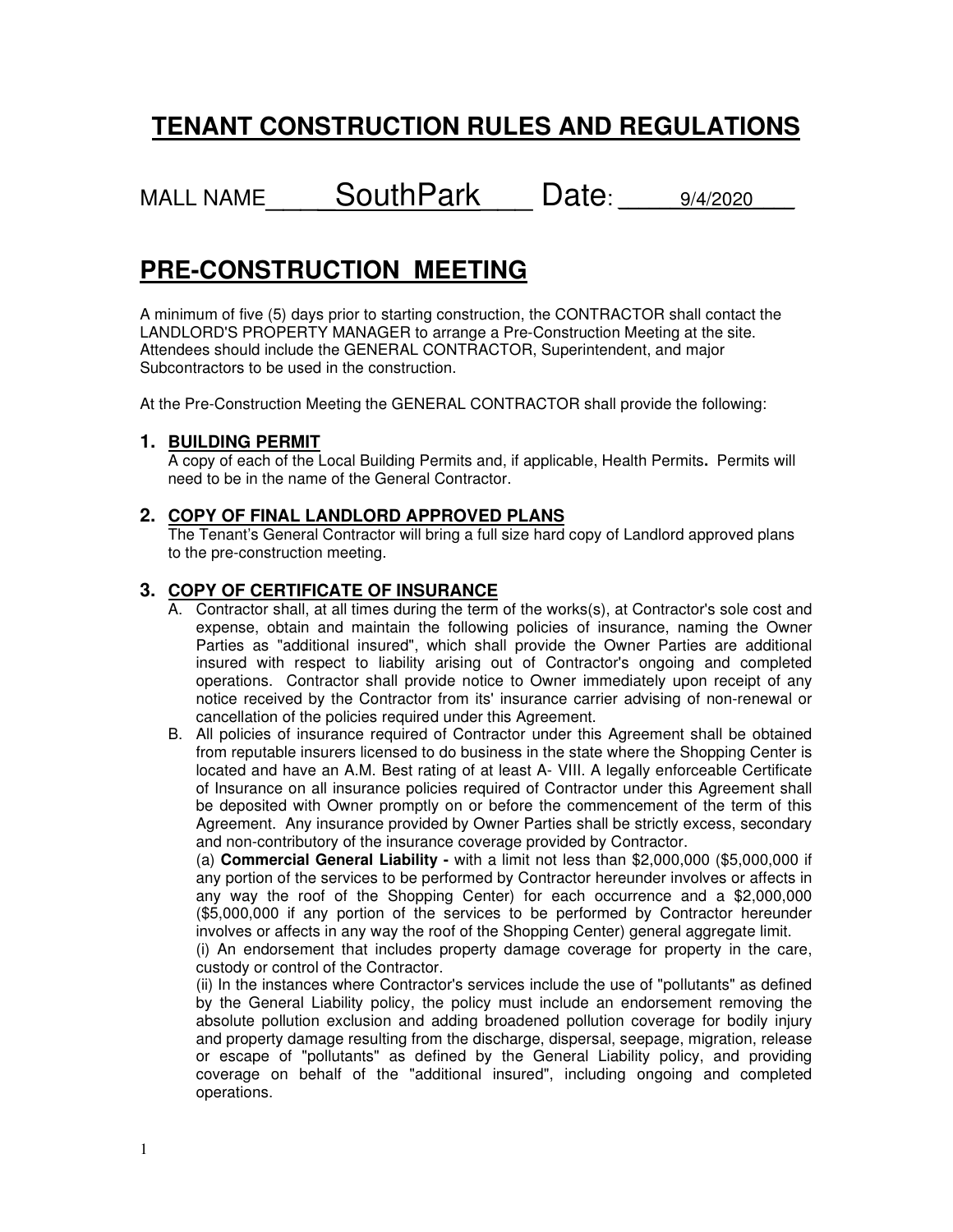(b) **Commercial Automobile Liability -** in the amount of \$1,000,000 combined single limit for bodily injury and property damage, covering all owned, non-owned, or hired automobiles used in the course of the Contractor's business.

(c) **Worker's Compensation -** in compliance with any and all statutes requiring such coverage in the state where the work is being performed.

(d) **Employer's Liability -** in a minimum amount of \$1,000,000 each accident, \$1,000,000 each employee, \$1,000,000 policy aggregate.

(f) Such other insurance as may be required from time to time by Owner.

"Owner Parties," that are required to be identified as additional insured's are:

• Owner, Owner's Managing Agent, Simon Property Group, Inc., and their respective officers, directors, shareholders, members, partners, parents, subsidiaries and any other affiliated entities, agents, servants, employees, and independent contractors of these persons or entities.

**ISPOTT IN IN WALL LIMITED TATTIVE TOTILE, a NORTH SCIONAL INNEGRATION BY:** SPG SOUTHPARK, LLC, a Delaware limited liability company, its general SOUTHPARK MALL LIMITED PARTNERSHIP, a North Carolina limited partnership partner

# **4. SUBCONTRACTORS LIST**

The subcontractors list shall set forth the name, address and telephone numbers (and emergency numbers) of TENANT'S General Contractor and Subcontractors.

**5. CONSTRUCTION FEES / DEPOSITS** (not subject to waiver or cap unless lease specified)

#### **A. CONSTRUCTION DEPOSIT**

A construction deposit, a minimum amount of **\$5,000.00** (A larger deposit may be required at certain properties. Refer to lease for amount) from which the LANDLORD may deduct fines and LANDLORD'S cost to repair damage to common areas or other Tenants, caused by Tenant's contractor(s).

#### **B. TEMPORARY ELECTRIC POWER**

TENANT'S CONTRACTOR is responsible to coordinate temporary electric power by tying into the building permanent power source (redistribution).



Redistribution by LANDLORD (Non-Refundable Fee Applies)

| Tenant's Space Square Footage | Charge   |
|-------------------------------|----------|
| $0-1000$                      | \$.34/SF |
| 1001-5000                     | \$.43/SF |
| <b>OVER 5000</b>              | \$.53/SF |

#### **C. TEMPORARY WATER**

TENANT'S CONTRACTOR is responsible for paying a non-refundable fee associated with temporary water usage.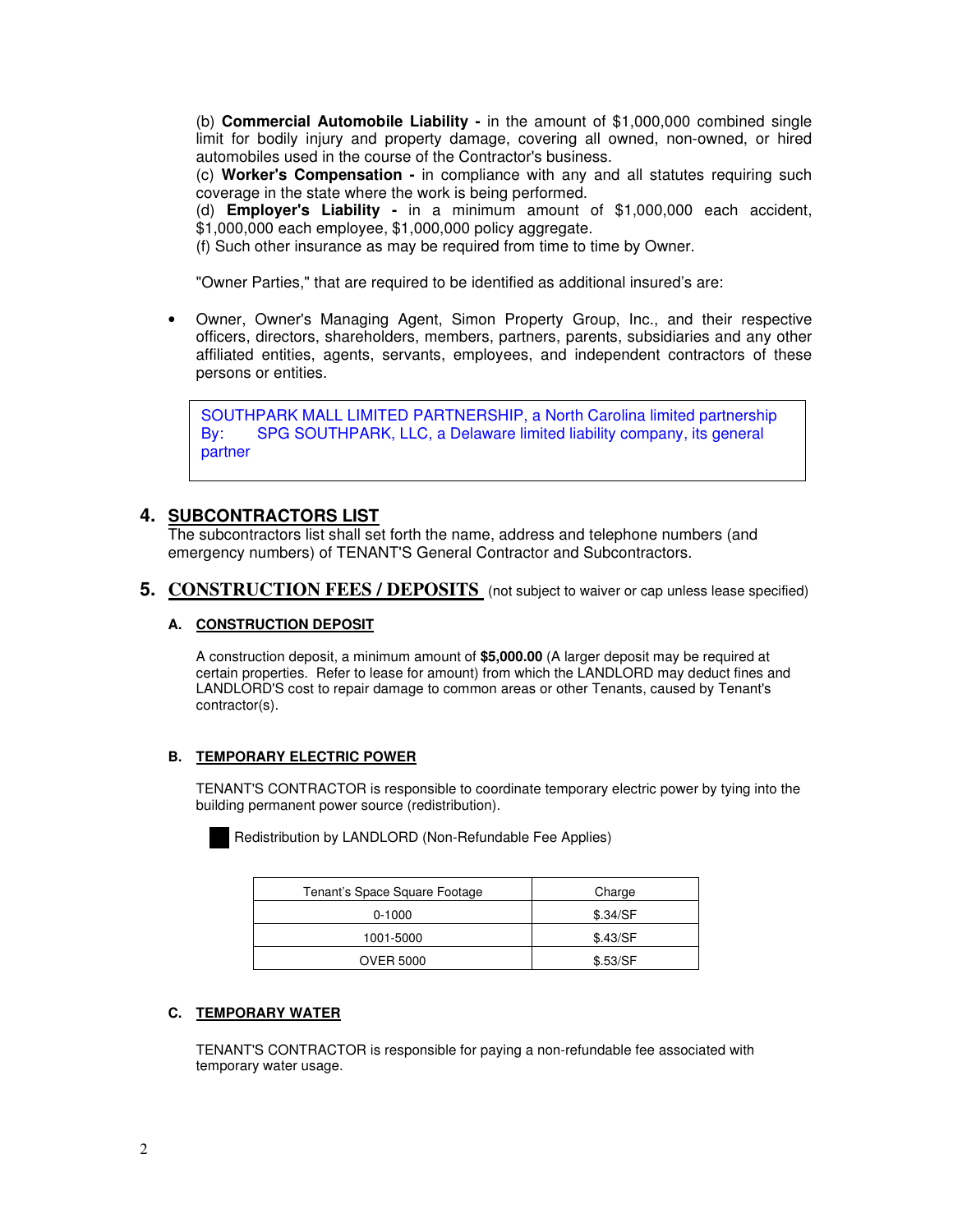| Tenant's Space Square Footage            | Charge   |  |
|------------------------------------------|----------|--|
| Αll                                      | \$.10/SF |  |
| Not to Exceed \$250 per construction job |          |  |

#### **D. PARKING SERVICES**

TENANT's CONTRACTOR is required to pay a non-refundable fee associated with parking services during on site construction. This fee is **\$250/month with a one month minimum charge.**  A parking pass will be given to the contractor to be placed in the dashboard of the designated vehicle(s).

#### **E. AFTER-HOURS ACCESS**

TENANT's CONTRACTOR is required to pay a non-refundable fee associated with after-hours access services during after-hours construction. This fee is **\$100/single access not to exceed \$400 per construction job.** 

#### **F. CLEANING CHARGES**

TENANT's CONTRACTOR is required to pay a non-refundable fee associated with the housekeeping/cleaning of the common area/back corridors around their designated space

| Tenant's Space Square Footage            | Charge   |
|------------------------------------------|----------|
| All                                      | \$.20/SF |
| Not to Exceed \$500 per construction job |          |

#### **G. STORAGE/WASTE HANDLING CONTAINERS**

Should space be needed to place a container for construction disposal (open-top containers) or a storage pod/container, this can be made available at a charge of **\$250/month with a one month minimum charge**. Location information can be found in **Section 3.3**.

#### **H. COORDINATION CHARGES**

TENANT's CONTRACTOR is required to pay a non-refundable fee associated with coordination of services during on site construction. This fee is a **flat rate of \$250**.

#### **I. HELICOPTER LIFT & CRANE CHARGES**

TENANT's CONTRACTOR is required to pay a non-refundable fee associated with helicopter lift access during on-site construction. This fee is **\$500 per occurrence**. The crane fee is **\$100 per occurrence.** 

#### **J. SPRINKLER DOWN DRAIN CHARGES**

TENANT's CONTRACTOR is required to pay a non-refundable fee associated with sprinkler down drain charges during on-site construction. This fee is **\$250 per occurrence**.

.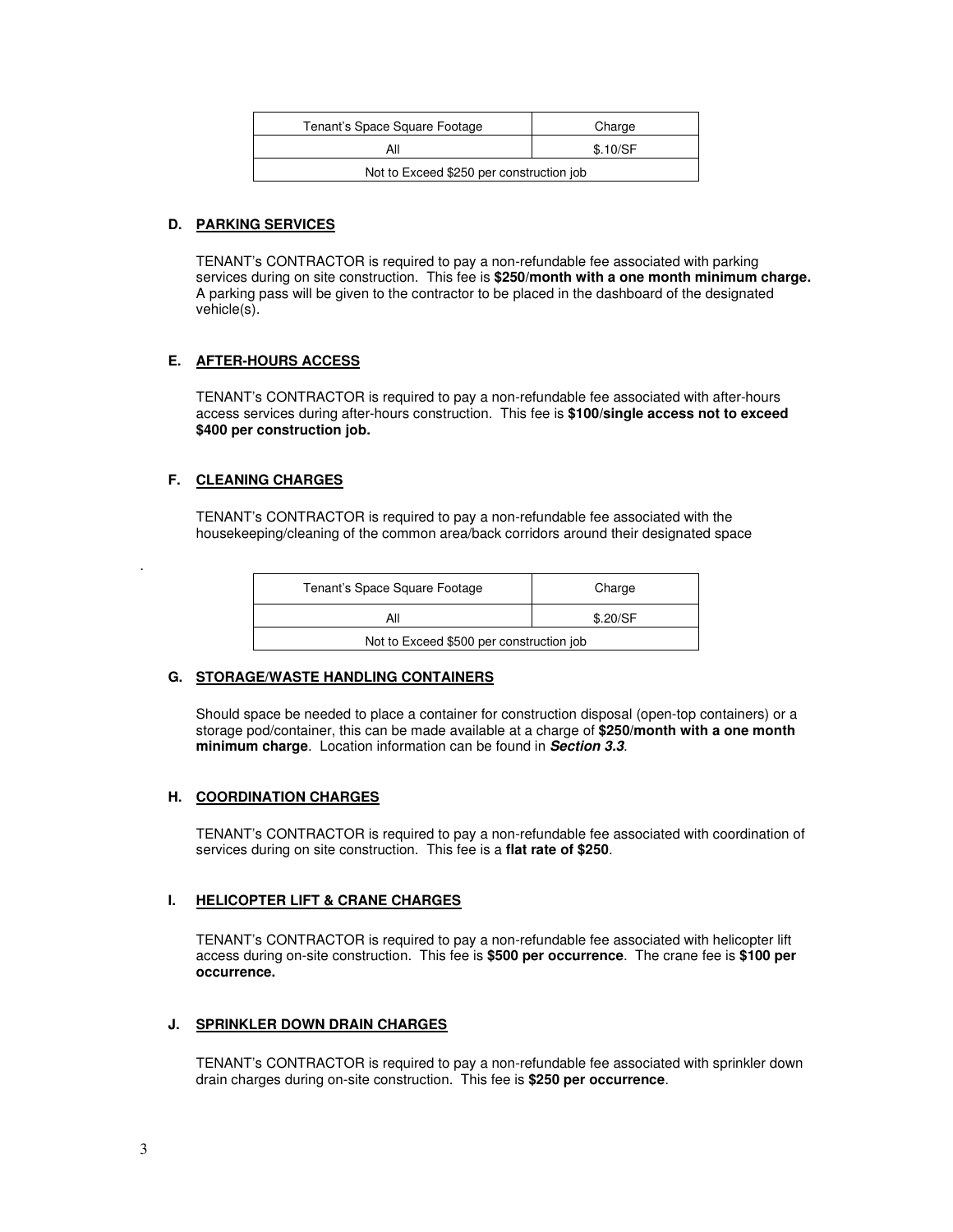#### **K. W- 9 FORM**

A W-9 Form must be completed by tenant's contractor and provided to Landlord before construction commences. Failure to submit a W-9 may cause delays in return of any construction deposit on file.

### **L. PREPAYMENT CHECK**

Please make all checks payable to the following:

*SouthPark Mall*

### **6. FEES** (No Waivers Unless Lease Specified)

Contact the Operations Director for applicable items and associated costs. Below are typical but there may be site specific fees: (Refer Site Specific Rules and Regulations)

- o Temporary Construction Barricade and/or rental fee
- o Check Meter Fee if applicable
- o Chilled Water Consumption (prior to Opening)
- o Dumpster Placement Fee
- o Light Bulb/Ballast Disposal Fee
- o Up-front fee for mall air balancer and EMS control company (LLPC centers)
- o Any other locally applicable fees (see Site Specific Addendum)
- o Electrical Power consumption prior to opening is a non-refundable fee for redistributed centers (see electrical power for rates)

# **PERMITS & LICENSING**

#### **1. PLAN REVIEW / PERMIT**

All specifications are to be included within the construction drawings and all other local jurisdiction having authority requirements.

City: Building Standard Department Address: 700 North Tryon Street City, State, Zip: Charlotte, NC 28202 Phone: 704-336-2831

Plan Review/Permit applications and fee schedules can be found on-line at:

http://www.meckpermit.com/reference/forms.html.

Landlord recommends all Tenants to use the designated permit expeditor:

National Permit Expediters, Inc. Suzie Preidt 302 Trimble Drive Elon, NC 27244 704-825-0533 Office 704-913-6143 Cell suzie@npe.us.com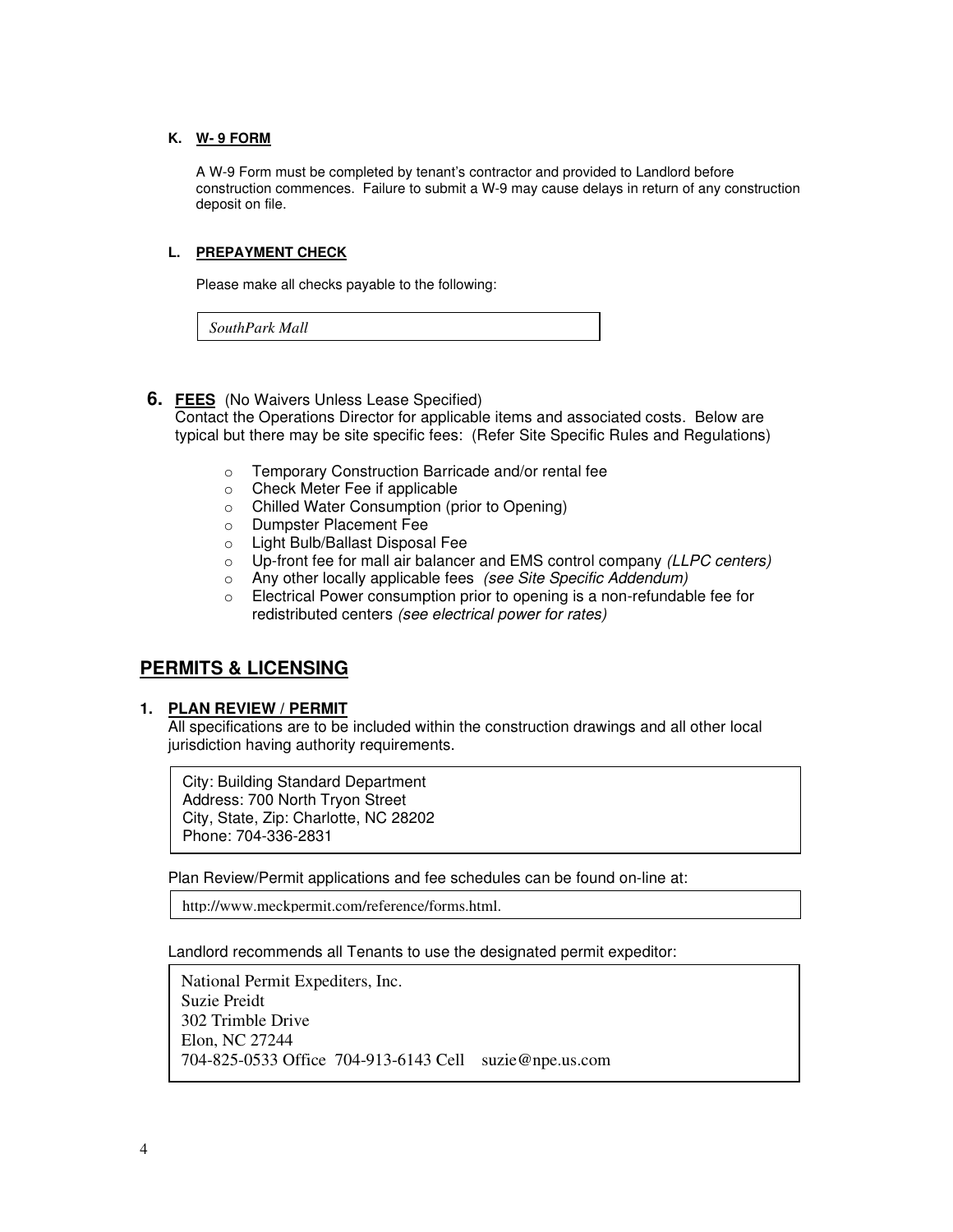Tenants with food operations please contact the following for additional requirements:

City: Charlotte Mecklenburg Health Department: Address: 700 North Tryon Street Suite 208 Phone Number: 704-621-0336

# **2. LICENSING**

All contractors must be licensed by the appropriate jurisdictional authorities. Contractor must present a copy of license at pre-construction meeting.

# **3. SPRINKLER DRAWINGS**

In addition to complying with the local authority requirements for submission of sprinkler shop drawings, the sprinkler contractors shall submit a minimum of four (4) sets of sprinkler shop drawings and hydraulic calculations (if applicable) to Global Risk Consultant's for approval.

Global Risk Consultants Attn: Alison Brackett/Simon Tenant Plan Review P.O.Bos 821 Hollis, NH 03049 603-305-2680 alison.brackett@tuvsud.com

Global Risk Consultants will return two (2) sets to the sprinkler contractor. Review time: two (2) weeks typically. Mark installation date on plans if plans need to be expedited. The General Contractor must present a copy of the submittal letter to Global Risk Consultants to the Mall Management Office, prior to starting sprinkler work.

# **4. MALL BUILDING DATA**

Occupancy/Use: Group M, Mercantile Group A-3, for all restaurants and food courts Construction Classification: Type 2B, Unprotected, Non-Combustible Building Levels: One Mercantile Store above one Parking level. Sprinkler System: Fully Sprinkler, Ordinary Hazard (Group 2) Classification in accordance with NFPA 13

# **5. TENANT'S ADDRESS**

Contact Mall Management for tenant space address

Tenant's Name (DBA) 4400 Sharon Rd Space # Charlotte, NC 28211

# **6. MALL ADDRESS & PHONE**

**SouthPark Mall 4400 Sharon Rd Suite 173 Charlotte, NC 28211 Phone 704-295-0975**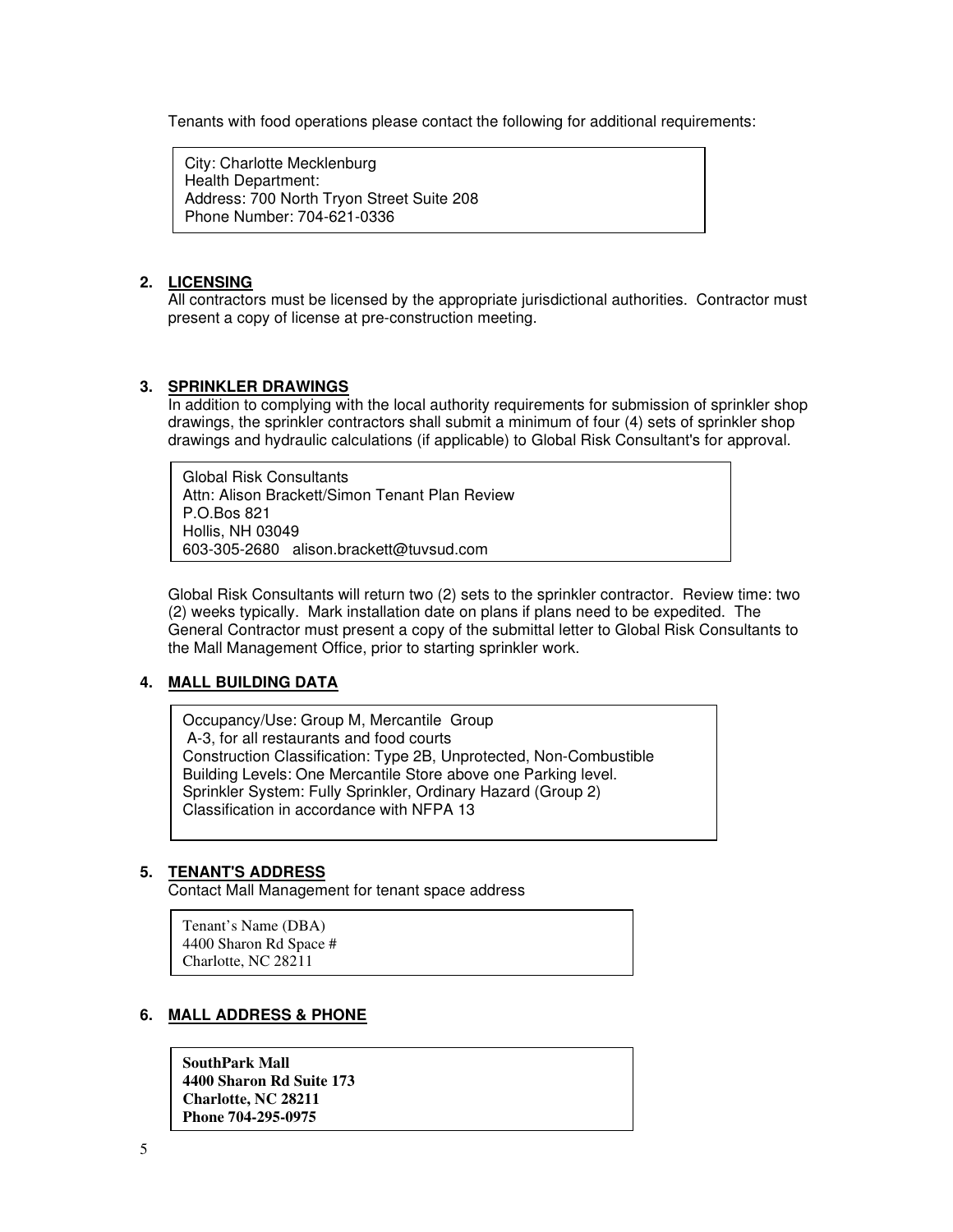# **7. LANDLORD CORPORATE OFFICE**

Simon Property Group Attn: Tenant Coordination 225 W. Washington Street Indianapolis, IN 46204 Phone: 317.636.1600 Email: TCMailbox@simon.com \*Contact the Tenant Coordinator for a legal property description, if required for permit.

# **UNION AFFILIATED GUIDELINES**

In an effort to establish acceptable and unified construction quality and productivity standards, the Landlord strongly recommends that all union trades, traditionally and customarily, performing construction crafts be engaged to promote project wide continuity.

This shall not serve as a limitation to a Tenant's right to employ the most qualified low bidder for a construction/trade contract. However, Tenant shall take all necessary action to avoid labor disputes and difficulties on the project and shall do all things to avoid work stoppage or delay on account thereof, regardless of whether the impact is to the Tenant, Landlord or other Tenants. In an event of work stoppage, Tenant will cooperate with Landlord to remove the source of the work stoppage at Landlord's sole discretion so that the project shall be completed on schedule in a cost efficient manner as initially contemplated.

# **TEMPORARY PROVISIONS** (ALL TENANTS)

# **1. TEMPORARY CONSTRUCTION BARRICADE**

Is required by the LANDLORD'S PROPERTY MANAGER, a temporary construction barricade at the storefront shall be installed at TENANT'S expense by Landlord's approved contractor.

Installed by Landlord - Reimbursement of cost required

Contract with Landlord's Barricade Contractor for installation of barricade

Barricade responsibility of Tenant's General Contractor

L

866-866-0925, Direct 772-257.7158 Boston Barricade Brian Winkler cell: 845-476-7777 bwinkler@bostonrs.com

Barricade Contractors are charged an overnight access fee for installing the tenant store front barricade plus a cleaning and coordination fee following the below charge guidelines.

| <b>Barricade Contractor Charges</b> | Charge             |                                       | <b>CONTRACTOR CHARGES:</b> |  |
|-------------------------------------|--------------------|---------------------------------------|----------------------------|--|
| <b>Store Front Linear Feet</b>      | Fee                | <b>Fee Calculation</b>                | <b>Total</b>               |  |
| ALL                                 | 100.00<br>Flat Fee |                                       | 100.00                     |  |
| ALL                                 |                    | 2.00 per store front Linear Feet   \$ |                            |  |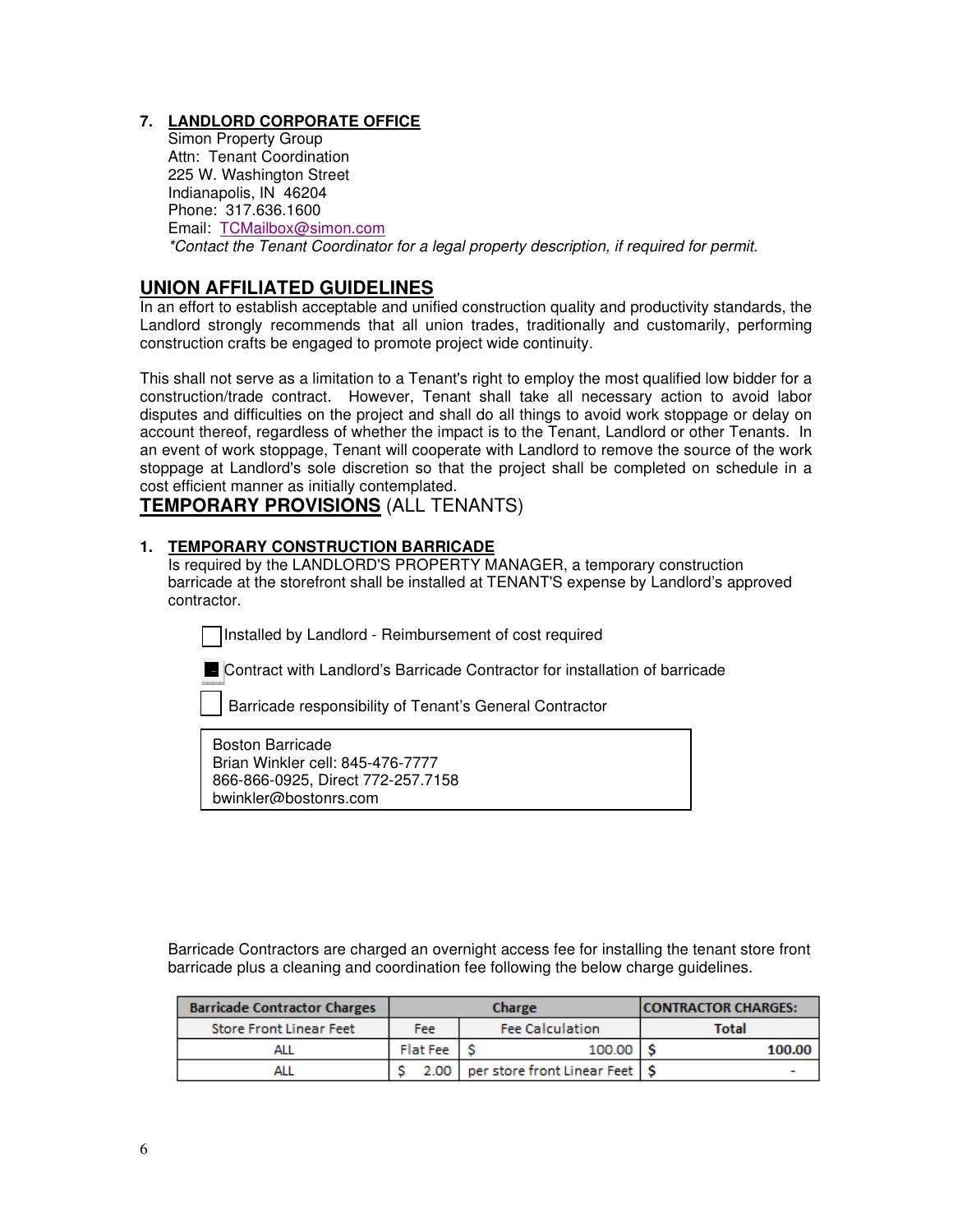No barricades shall be removed or dismantled without the express written consent of the LANDLORD. Any barricade removed without prior consent will be reconstructed by LANDLORD at the CONTRACTOR'S expense.

# **2. CONSTRUCTION SIGNAGE**

The CONTRACTOR is not allowed to post any company name or sign on the temporary construction barricade or anywhere outside the premises. The CONTRACTOR shall post all signage as required by the LANDLORD'S PROPERTY MANAGER.

# **3. ELECTRIC POWER**

The TENANT'S CONTRACTOR is responsible to coordinate temporary electric power by obtaining a temporary meter from the local utility company and tying into the building's permanent power source by Landlord's designated Electrician. (Direct customer of the utility company)



 $\blacksquare$  Tenant is a direct customer of the Utility Company

The TENANT'S CONTRACTOR is responsible to coordinate temporary electric power by tying into the building permanent power source (redistribution).

Redistribution by LANDLORD (Non-Refundable Fee Applies)

| Tenant's Space Square Footage | Charge   |
|-------------------------------|----------|
| $0-1000$                      | \$.34/SF |
| 1001-5000                     | \$.43/SF |
| <b>OVER 5000</b>              | \$.53/SF |

Company: Duke Power Telephone: 704-594-9400

# **4. TEMPORARY WATER**

Contact the LANDLORD'S PROPERTY MANAGER for access to temporary water service.

# **5. TEMPORARY TOILET**

The shopping center toilet facilities will not be available for contractors use. Contact the LANDLORD'S PROPERTY MANAGER for temporary toilet locations.

# **CONSTRUCTION REQUIREMENTS**

The following Rules govern TENANT'S construction on LANDLORD'S property. All references to "CONTRACTOR" shall mean the GENERAL CONTRACTOR or the TENANT if acting as its own contractor.

# **1. ON-SITE DOCUMENTS**

The CONTRACTOR will keep the following documents on-site and accessible at all times during construction:

- **A) LANDLORD approved TENANT drawings**. The CONTRACTOR will build from ONE set of drawings by adding any Building Department comments into the LANDLORD'S approved set and re-approved by Landlord. This set of drawings will be primary working drawings and displayed at all times during construction.  **Lack of landlord approved drawing will result in fines.**
- B) A complete set of building department permitted (stamped) drawings

# **2. CONCRETE**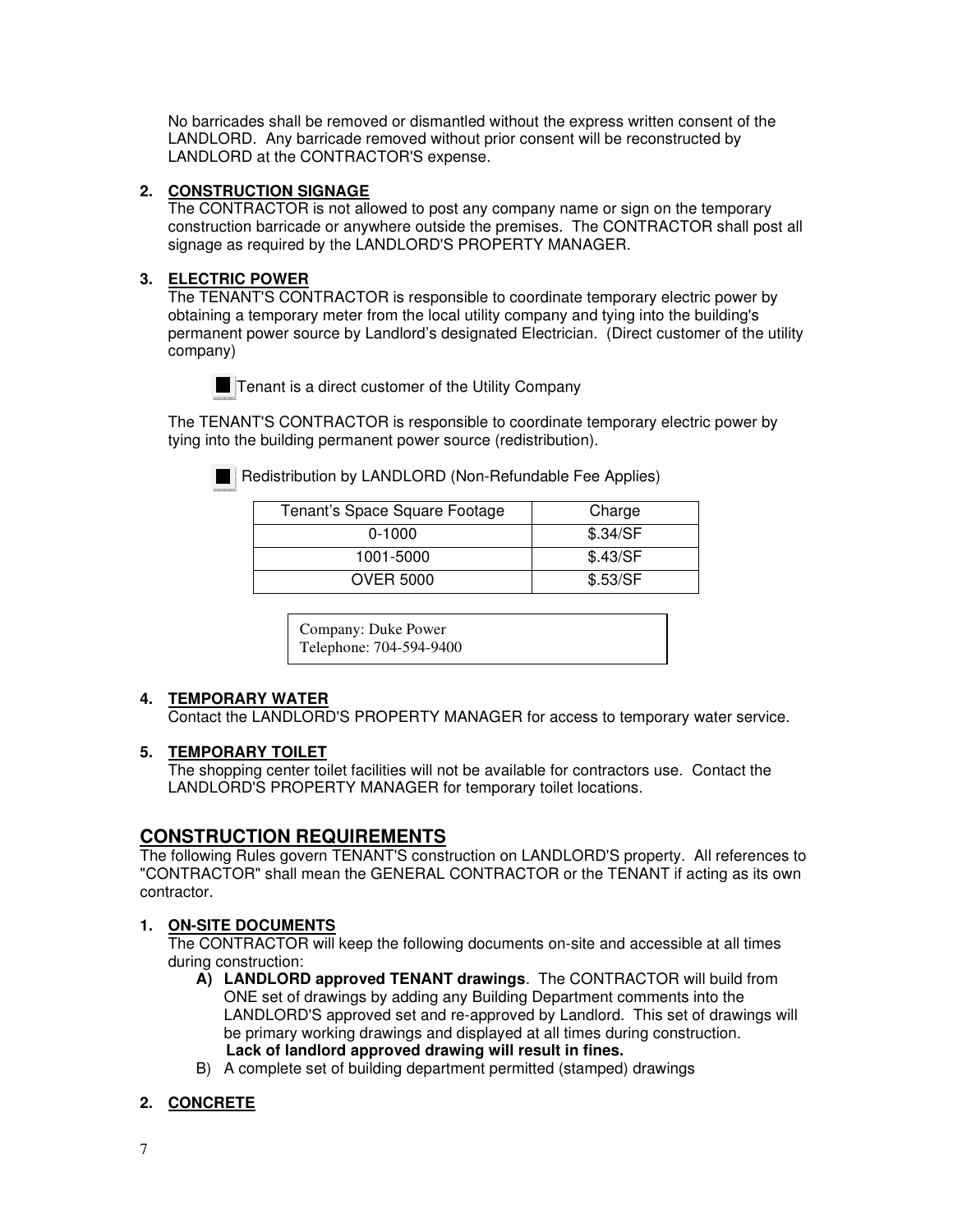Concrete must be saw-cut or core-drilled (no jack-hammering or breaking of concrete is permitted DURING MALL OPERATING HOURS. This must be done after-hours). Prior approval must be obtained from LANDLORD prior to penetrating any structural or structurally reinforced concrete. The CONTRACTOR shall be responsible for verification of existing utilities by ground penetrating radar.

# **3. PROTECTION OF PROPERTY**

The CONTRACTOR shall be responsible for protecting the LANDLORD'S and any other party's property from damage.

# **4. FIRE EXTINGUISHERS**

The CONTRACTOR shall provide adequate fire extinguishers within the premises, tagged for date of inspection, while under construction.

# **5. SITE ACCESS AND PARKING**

The CONTRACTOR shall be responsible to ensure that all construction employees working in the premises use the designated parking areas. There will be no construction trailers allowed on the property. Parking will not be permitted in any of the driveways, fire lanes, and truck docks except for temporary loading and unloading, as approved by the LANDLORD. **See other site specific rules and regulations.** 

# **6. DELIVERY OF MATERIALS**

The TENANT'S delivery address is the same as TENANT'S address The CONTRACTOR shall be responsible to coordinate all materials deliveries to the premises, whether for construction, fixturing or merchandising. Contact the LANDLORD'S PROPERTY MANAGER for all delivery instructions. All deliveries shall be made through the rear door of the premises either via the adjacent service corridor or truck dock area. Contact the LANDLORD prior to the delivery of materials and equipment which are too large to enter through the rear door of the Premises. Where there is no rear door to access space, all deliveries, trash removal, etc., must be coordinated as directed by the LANDLORD'S PROPERTY MANAGER. **See site specific rules and regulations addendum.**

# **7. WORK AREA AND STORAGE**

The CONTRACTOR'S work area will be restricted to the TENANT'S leased premises. Service and fire corridors and truck docks shall be kept clear of all materials, equipment, debris and trash at all times. **See other site specific rules and regulations.** 

# **8. SECURITY AND AFTER HOURS WORK**

The CONTRACTOR must receive the prior permission of the LANDLORD for work after hours and on weekends and is responsible for any associated costs. Contractor must abide by security procedures. Contact LANDLORD'S PROPERTY MANAGER 48 hours in advance. **See other site specific rules and regulations in addendum.** 

# **9. LANDLORD INSPECTIONS**

The TENANT'S construction work will be observed periodically by the LANDLORD to verify that the work is being constructed as approved by the LANDLORD. All work not in conformance with LANDLORD'S approved Tenant drawings must be immediately corrected at CONTRACTOR'S expense. **See other site specific rules and regulations.** 

# **10. SAFETY**

The CONTRACTOR shall be responsible to ensure that all work is performed in accordance with O.S.H.A. standards. The LANDLORD may, without any liability therefore, stop work that is in violation of O.S.H.A. standards or which may, in the LANDLORD'S opinion, cause injury or harm to persons or property.

CONTRACTOR must obtain a written permit from the LANDLORD'S PROPERTY MANAGER prior to any "hot" work (e.g. welding, soldering, torch-work, etc.) It shall be the duty and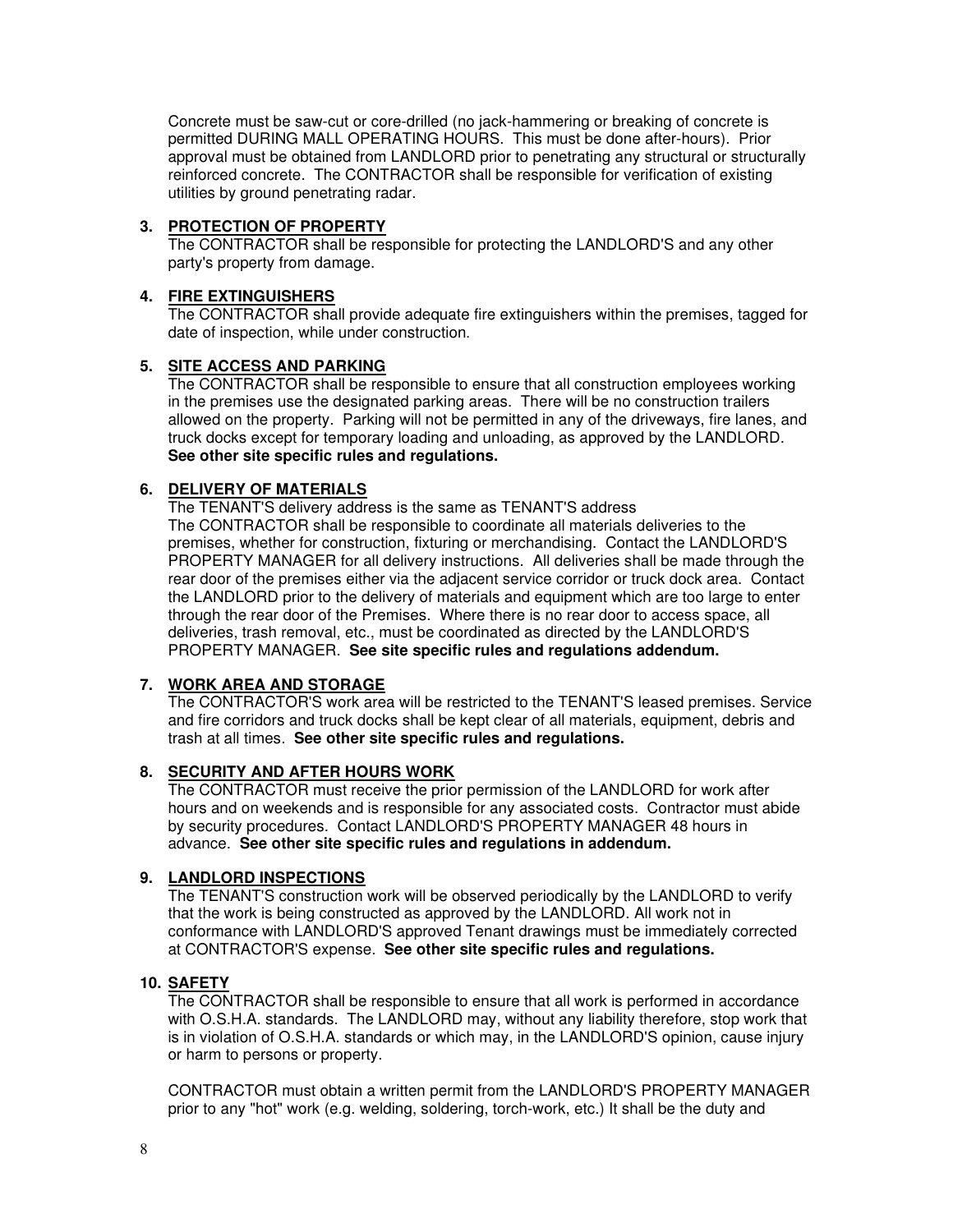responsibility of the CONTRACTOR performing any cutting or welding to comply with the safety provisions of the National Fire Protection Association's National Fire Codes pertaining to such work and the CONTRACTOR shall be responsible for all damages resulting from failure to so comply. Use of fuel operated engines inside the Mall will not be permitted.

### **All systems shall be charged and operational when the CONTRACTOR leaves for the day, if unable contractor must provide appropriate fire watch.**

### **11. BELOW GRADE CONSTRUCTION**

Prior to beginning any below grade construction work, the CONTRACTOR must meet with the LANDLORD to review the locations of any underground utility services that may be located in the premises. Any Below Grade construction must be inspected by LANDLORD**/Local Jurisdiction Having Authority** prior to backfilling. X-Ray or Ground Penetrating Radar must be used before any saw - cutting is to be done

### **12. INTERRUPTION OF UTILITIES**

The CONTRACTOR must receive the LANDLORD approval at least three (3) days prior to any modification of utility services that may temporarily interrupt such service to other tenants or the shopping center.

# **13. TRASH REMOVAL AND DUMPSTER**

All trash will be confined to the premises and removed at the end of each day by the CONTRACTOR. Any trash found in the service corridors, adjacent tenant units, and/or other public areas will be removed by the LANDLORD and the cost for same charged to the CONTRACTOR, plus a **\$250** violation fee per occurrence or specified site specific fine amount in site specific addendum.

The location of the dumpsters will be determined by the LANDLORD. LANDLORD'S compactors are not to be used by CONTRACTOR for construction debris. **Contractor will comply with Mall's recycling policy.** 

# **14. SPRINKLER DRAIN-DOWN**

Tenant's CONTRACTOR shall contact the Sprinkler Contractor for sprinkler drain-downs and shall pay the Sprinkler Contractor for any associated charges with draining down the system. The Sprinkler Contractor must coordinate the sprinkler drain down with the Mall Management Office at least 48 hours prior to needing the system drained down. All systems shall be charged and operational when the CONTRACTOR leaves for the day.

#### **15. ROOF AND BUILDING MODIFICATIONS**

Roofing penetrations require advance approval by the Landlord **and Tenant Coordination**. All roof work, including cutting of the roof, shall be performed by the LANDLORD'S roofing contractor under contract to CONTRACTOR and at CONTRACTOR'S expense. Reminder, curb adapters are not permitted. Butler Roofs require the use of materials and methodology specific to Butler Roofs.

Pat Casey Service Operation Manager 4408 Northpointe Industrial Blvd. Charlotte, NC 28216 704-817-9788 704-817-8078 (fax) 980-266-2509 (cell) pcasey@davcoroofing.com

# **16. ROOF PROTECTION BOARDS**

Roof protection boards shall be installed around any roof top HVAC equipment by the LANDLORD'S roofing contractor under contract to the CONTRACTOR at CONTRACTOR'S expense.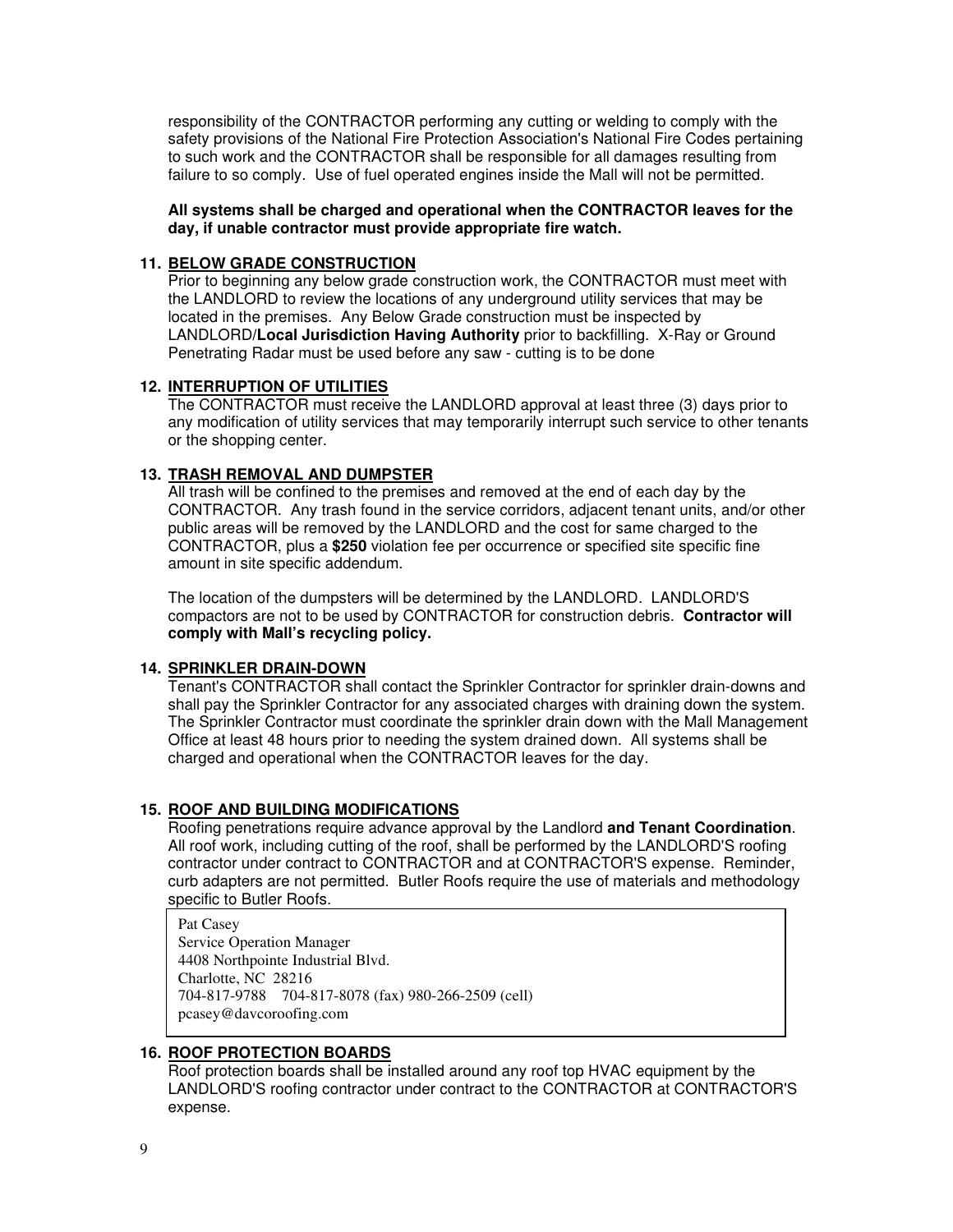# **17. SIGN INSTALLATION**

It is mandatory the sign contractor/installer sign in with LANDLORD'S PROPERTY MANAGER to review the sign template placement on the storefront prior to any holes being drilled.

# **18. HAZARDOUS MATERIAL**

The CONTRACTOR shall not install any Hazardous Materials and may be required to submit Material Safety Data Sheets to show compliance.

# **OPENING REQUIREMENTS**

# 1. **PUNCH LIST**

Upon completion of construction and a minimum of seven (7) days PRIOR to opening, the CONTRACTOR shall request that the LANDLORD conduct a final observation and compile a punch list. **The premises will be allowed to open for business only after the items have been satisfactorily completed**. TENANT'S construction deposit may be used by LANDLORD to correct said items if they still remain uncorrected 30 days after opening.

# 2. **DOCUMENTS**

The following Certificates/ Documents shall be submitted to LANDLORD prior to opening (electronically and hard copy):

- A) Certificate of Occupancy, Permit Signed Off and Closed
- B) Business License
- C) Certified Tenant Air Balance Report  **Air Balancer must be third party not affiliated with mechanical contractor that did the work. Malls with landlord provided cooling will be asking for an upfront fee for the Mall Air Balancer and EMS/Controls**
- D) Health Permit (if applicable)
- E) Punch List
- F) Certification that any mechanical, electrical, and/or plumbing items allowed to be reused have been refurbished to a like-new condition
- G) The Global Risk Consultants approval letter stating the sprinkler system was designed correctly. This is part of the post construction checklist form 272.
- H) TDLR Report: (TEXAS ONLY) Tenant shall have the Tenant Space inspected and a report issued by the TDLR as to the compliance with ADA and Texas State law.

# **GENERAL**

These guidelines are intended to supplement the Property Management guidelines. If a conflict occurs between the information in this Preconstruction Criteria and the Property Management requirements, Property Management shall take precedence.

# **UTILITIES**

Contact the following utility company representatives for information concerning local installation requirements, application for service, billing procedures, etc.

# **GAS SERVICE:**

Gas service is available for use by restaurants only. Gas service is either Redistribution by LANDLORD, or metered directly by Utility Company. If Redistribution and a meter are required per LANDLORD'S approval on TENANT'S mechanical drawing, install in accordance with Landlord criteria.



Redistribution by LANDLORD **Tenant is a direct customer of the Utility Company**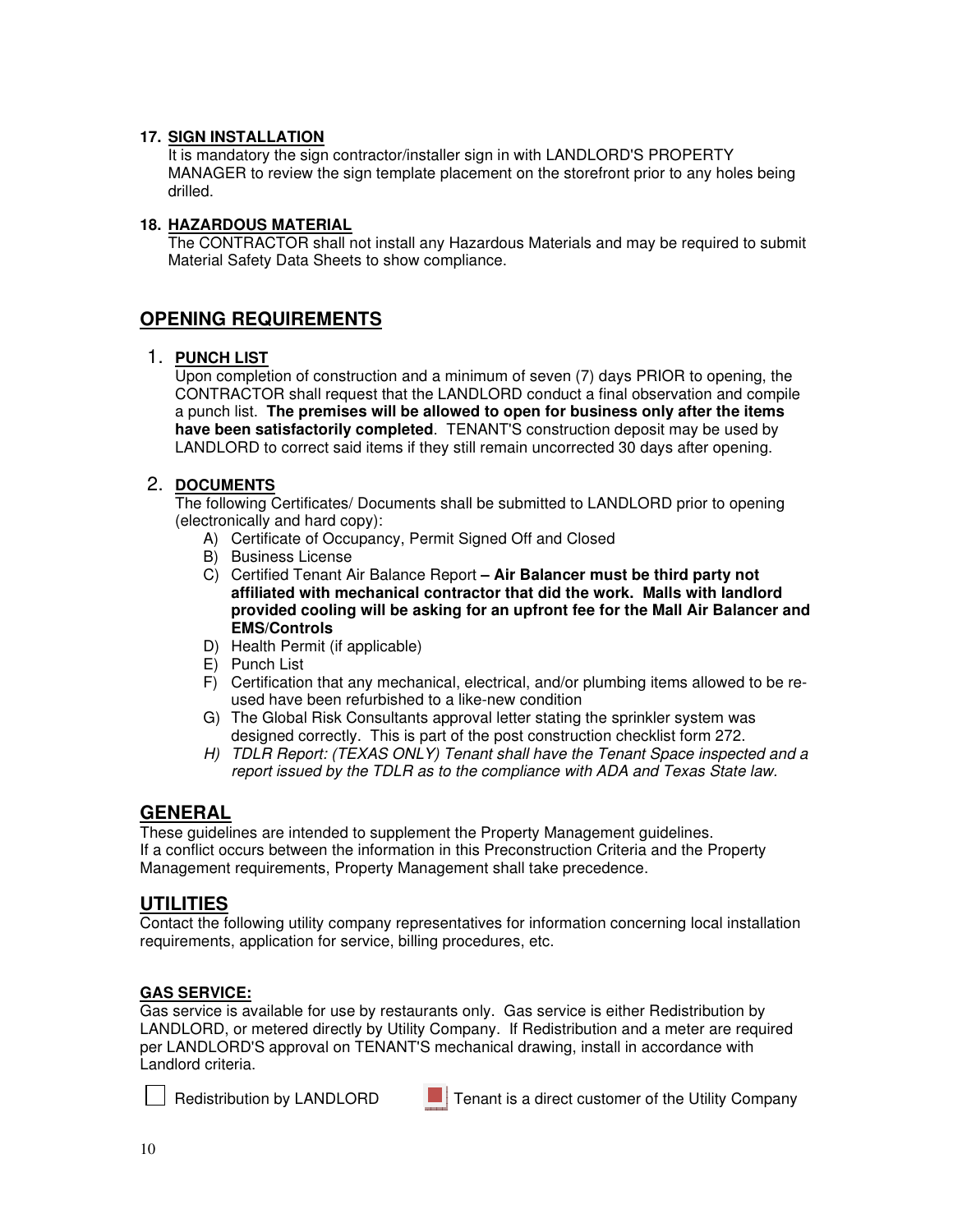### Company: **PIEDMONT NATURAL GAS PHONE: 704-365-2660**

### **TELEPHONE SERVICE:**

Tenant is a direct customer of the Utility Company

Company: **AT&T PHONE: 704-780-2800** 

### **ELECTRIC SERVICE:**

Electric service is either Redistribution by LANDLORD, or direct metered by Utility Company If Redistribution and a meter are required, install in accordance with Landlord criteria.

| Redistribution by LANDLOI |  |  |
|---------------------------|--|--|
|                           |  |  |

 $\Box$  Redistribution by LANDLORD  $\Box$  Tenant is a direct customer of the Utility Company

#### Company: **DUKE POWER** 24-hour Customer Service: 704-594-9400 Business/Industry Customer Service: 800-653- 5307

### **CABLE SERVICE:**

**NO CABLE SERVICE**

#### **WATER SERVICE:**

Water service is either Redistribution by LANDLORD or direct metered by Utility Company. If Redistribution and a meter are required per LANDLORD'S approval on TENANT'S plumbing drawing, install in accordance with Landlord criteria.



Redistribution by LANDLORD Tenant is a direct customer of the Utility Company